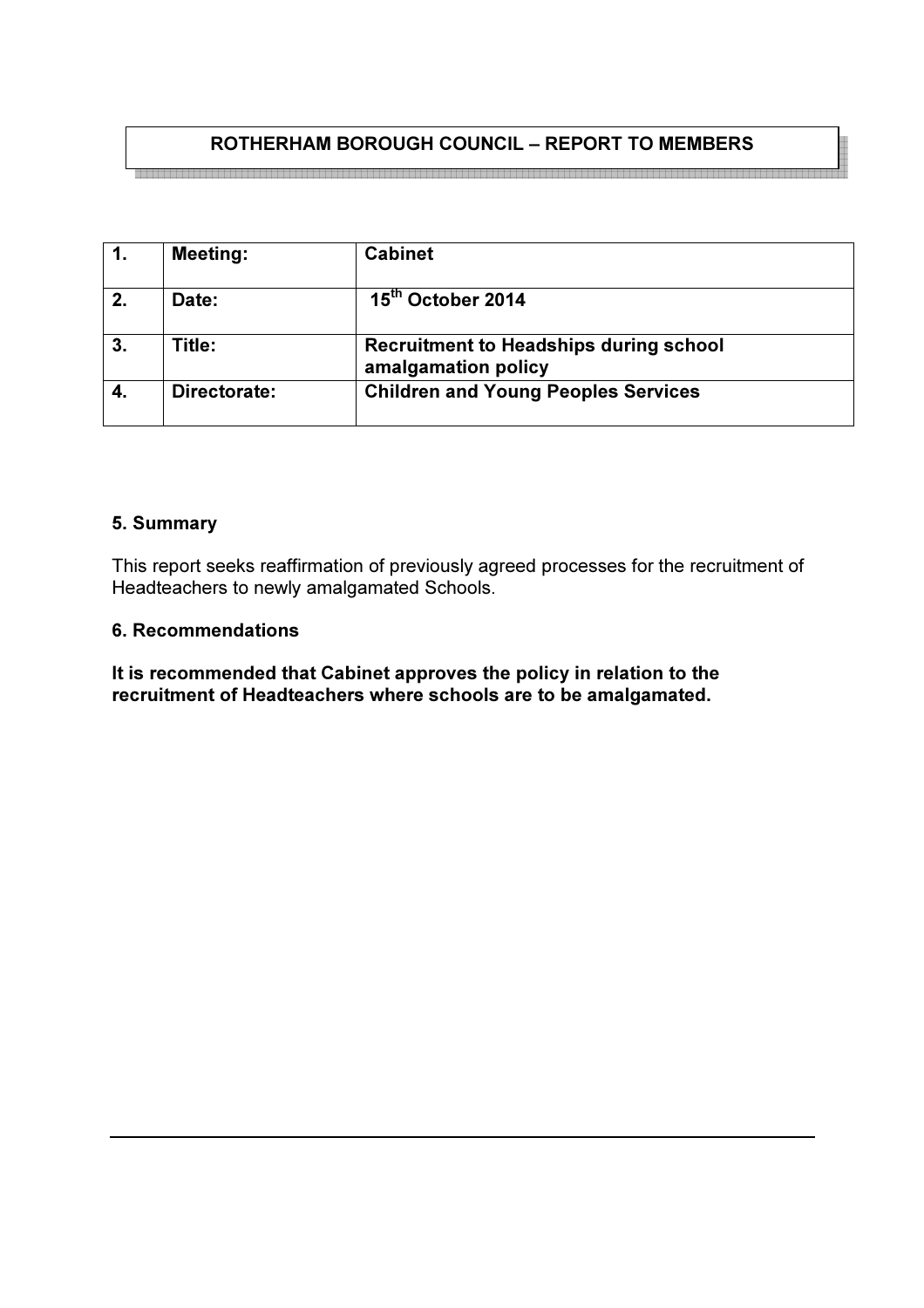## 7. Proposals and Details

Prior to the implementation of processes in November 2011 there had been a presumption that where separate Infant and Junior Schools were to be amalgamated that one of the current Headteachers would automatically be appointed to the post of Primary School Headteacher post amalgamation. This practice had previously led to newly amalgamated schools in some cases not making expected progress and in some cases adversely affecting the Schools OFSTED inspection outcomes.

## 8. Finance

Where schools are amalgamated there are savings in relation to a Headteachers post allowing the Governing Body to structure staffing and resources to best meet the needs of a through primary school.

## 9. Risks and Uncertainties

The principal ADVANTAGES of amalgamation arise from the continuous primary education entitlement:

- removal of the school transfer at the end of key stage 1;
- provision of a whole school curriculum across the primary age range;
- a unified management structure with a single school ethos:
- the potential to organise and arrange the staffing structure and to safeguard the staffing establishment when pupil numbers change across the key stages;
- a whole school approach to staff development across the primary phase;
- more efficient and effective use of resources, especially accommodation, when numbers fluctuate across the infant and junior phases.

The principal DISADVANTAGES of amalgamation are:

- the reduction to only one head teacher post which could impact upon accessibility to staff, parents and pupils (this may have particular relevance where schools serve areas of social and economic disadvantage);
- potential difficulties in bringing together two different sets of working practice;
- possible fear of and resistance to change amongst staff, governors and parents;
- in some (but by no means all) cases, a lack of staff expertise in teaching and management across the two key stages.

(CYD0015/018 - Corporate risk register).